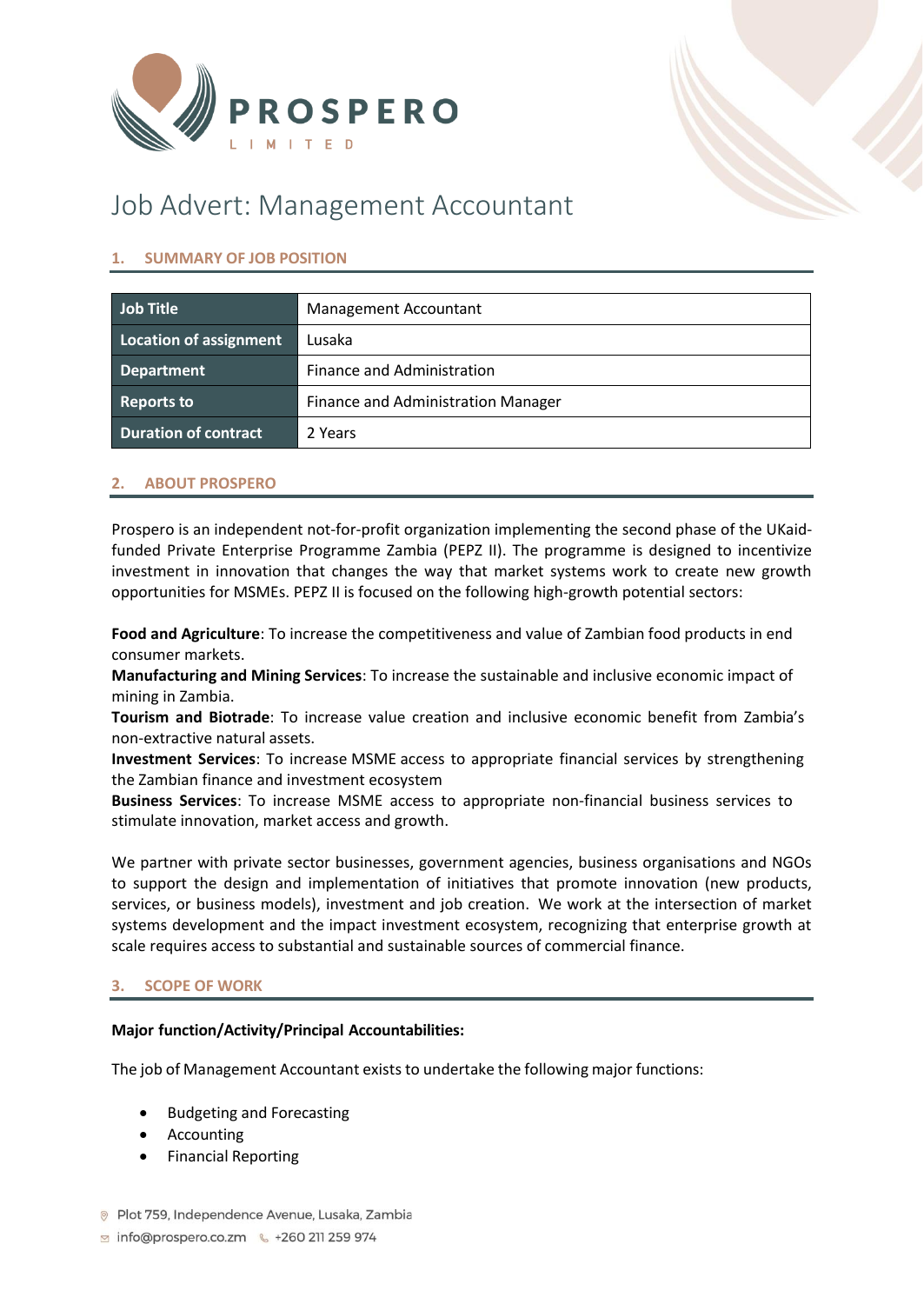

• Updating the fixed asset register and ensuring that all assets are duly labelled

#### **Specific Duties:**

The specific duties of the position are as follows:

#### **Financial Management**

Ensure that finance transactions are processed in a timely and accurate manner for all programme and operational expenses in accordance with Finance and Administration Manual and operations manuals and according to funding partner procurement and contractual obligations:

- Ensure monthly statutory compliance as required by Zambian financial authorities, submitting returns and payments in a timely manner.
- Prepare monthly payroll, ensuring payroll and statutory returns are submitted on time.
- Work in collaboration with the Procurement and Compliance team to ensure that settlements of all invoices/statements are processed in a timely manner.
- Complete general ledger processing/maintenance as instructed by the Finance and Admin Manager, including journal entries and reconciliations.
- Maintain/file all financial records in an easily retrievable manner.
- Ensure financial information is recorded accurately, including appropriate aggregations to budget lines and monthly spending reports are accurate and prepared in a timely manner.
- Assist the Finance and Admin Manager in the preparation of budgets.
- Assist the Finance and Admin Manager in providing staff with financial information and reports they need to help them monitor their budgets.
- Assist in the implementation of finance systems and controls, to ensure policies and procedures are complied with.
- Assist the Finance and Admin Manager in preparation of year-end audits, compliance reporting, engagement with the fiduciary services provider, and reviews of policies and procedures for necessary updates.

## **General office operations**

- Provide operational support to management and staff as required.
- Prepare reports, and relevant data in prescribed formats.

## **Specific Factors**

## **Decision Making**

The position makes the following decisions:

- The position produces financial reports to the management for decision making.
- The position provides key financial related information to the organisation.

## **Additional responsibilities as required in support of Prospero's work:**

- Cover for colleagues who are on leave or absent
- Duty to report any suspicion of fraud or unethical activity
- Any other tasks as requested by management
- <sup>®</sup> Plot 759, Independence Avenue, Lusaka, Zambia